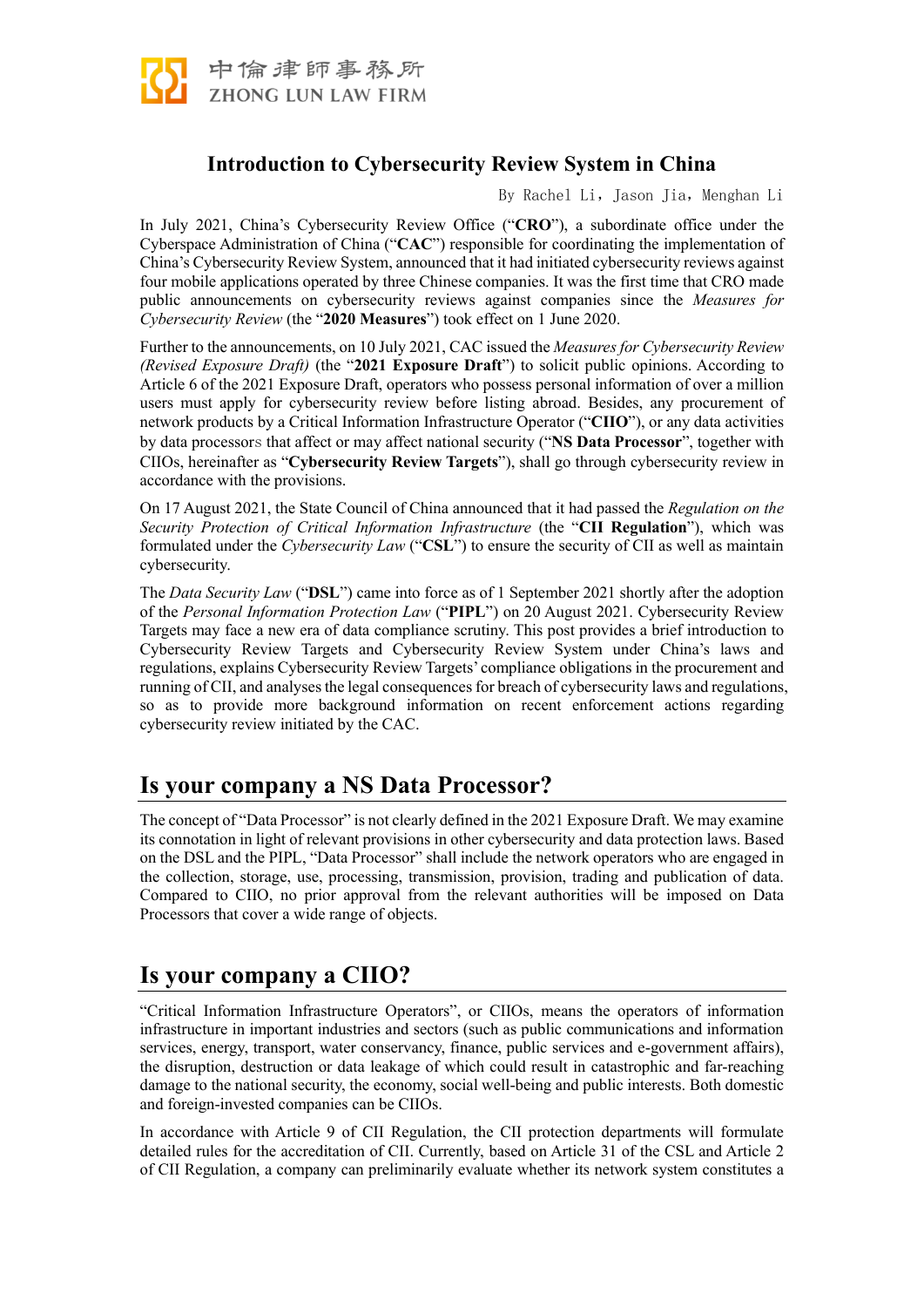

CII and thus the company will be classified as a CIIO by asking the following questions:

#### **Q1: Is your company in an important industry/sector?**

**-** Is your company in any of the important sectors of public communications and information services, energy, transport, water conservancy, finance, public services and e-government affairs?

**Q2: Will cybersecurity incidents of your company's network system wreak damage?**

**-** Will it result in catastrophic and far-reaching damage to the national security, economic and social well-being and public interests, if your company's network system is destroyed, loses functions or encounters data leakage?

An affirmative answer to any of the above two questions means that your company may be classified as a CIIO. However, in regard to the scope of CII, the above two questions are far from exhaustive. CII may also cover other network infrastructure or information systems, the damage, malfunction or data leakage of which could severely harm the national security, the economy, people's livelihood and public interests.

Under the 2020 Measures, competent industry regulators have the power to accredit lists of CIIOs. In practice, though there have been no published lists of CIIOs yet, regulators of different industries have identified some companies as CIIOs.

# **What are Cybersecurity Review Targets' Compliance Obligations under Cybersecurity Review System?**

# **1. What Is the Compliance Obligation under Cybersecurity Review System?**

The CSL provides overarching principles and high-level requirements for CII compliance. Under the 2020 Measures, in line with the framework set out by the CSL, only CIIOs were required to apply for cybersecurity review by the CRO when procuring network products or services. This narrow application has been extended under the 2021 Exposure Draft to also include NS Data Processors' data processing activities that affect or may affect national security and/or its public listing abroad.

Under the 2021 Exposure Draft, Cybersecurity Review Targets shall be subject to cybersecurity review conducted and organized by the CRO under the following circumstances:

- Where CIIOs procure the network products or services which affect or may affect national security;
- Where Operators (including CIIOs and NS Data Processors) holding personal data of over a million users must apply for cybersecurity review before listing abroad;
- Where any department of cybersecurity review working mechanism is of the opinion that NS Data Processors' network products or services, data processing activities or their listing abroad affects or is likely to affect national security.

# **2. How is the Cybersecurity Review Procedure Triggered?**

The review will be triggered under two pathways: (a) CIIOs and NS Data Processors applying for the review if they foresee any risk; and (b) the CAC initiating the review *ex officio.*

# **Pathway Ⅰ: CIIOs and NS Data Processors applying for cybersecurity review**

Cybersecurity Review Targets shall anticipate potential national security risks and report "risky purchase" to the CRO for cybersecurity review under the 2021 Exposure Draft, and the following application materials shall be submitted for review: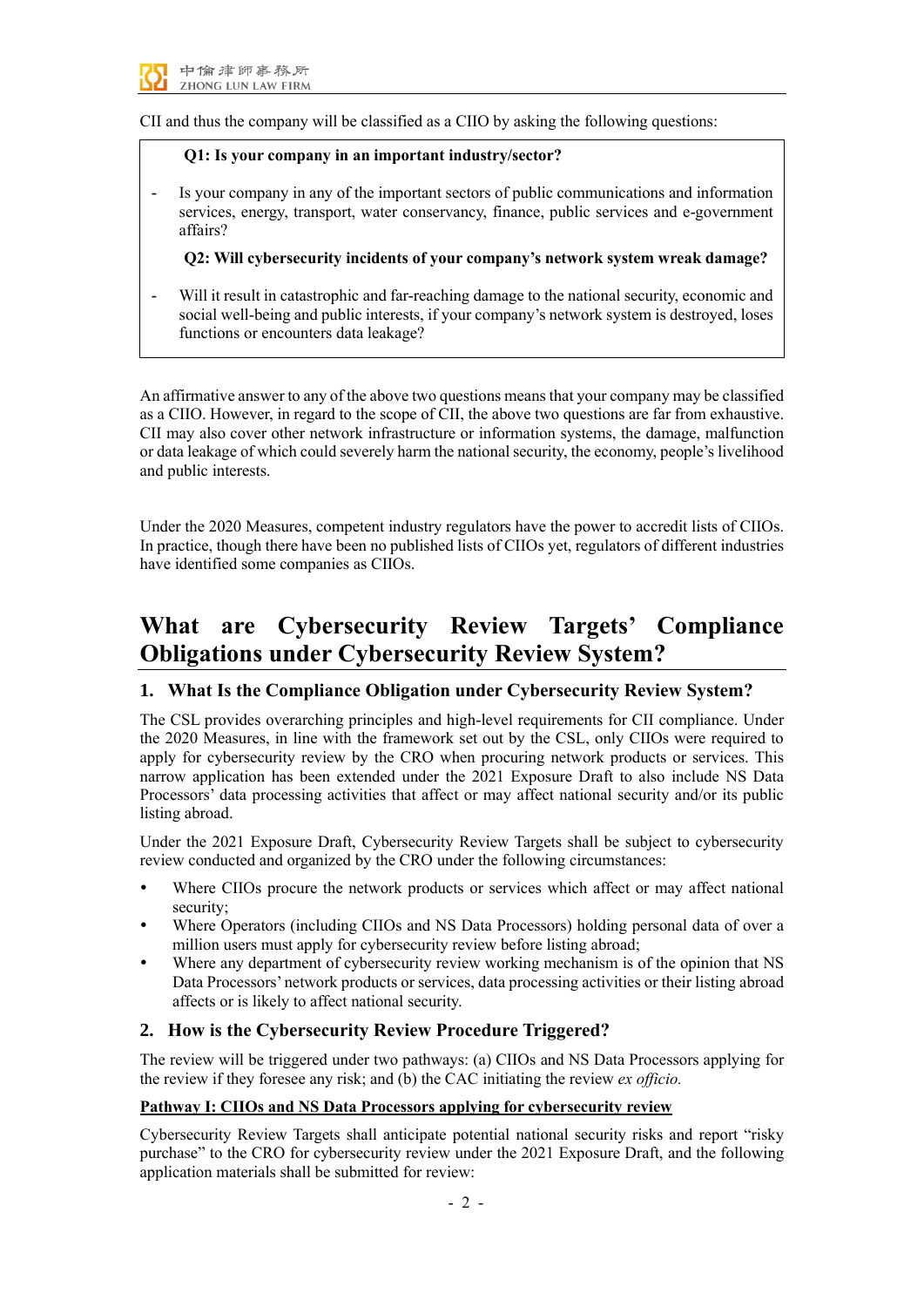

- The application form;
- An analytical report on whether national security is or may be affected;
- The purchase document/agreement, the contract to be executed, or the IPO materials to be filed;
- Other materials needed for cybersecurity review.

Besides, the CIIOs shall, through purchase documents and agreements, require product and service providers to cooperate with cybersecurity review under Article 6 of the Measures.

#### **Pathway IⅠ: the CRO initiating the review** *ex officio*

If a network product or service is deemed by the departments of cybersecurity review working mechanism to affect or potentially affect national security, the CRO shall submit it to the Central Cyberspace Affairs Commission for approval and conduct the review in accordance with the provisions of these Measures.

# **3. What is the Cybersecurity Review Procedure?**

In accordance with the 2021 Exposure Draft, the whole procedure of cybersecurity review is as follows:



**What Are Legal Consequences for Breach?**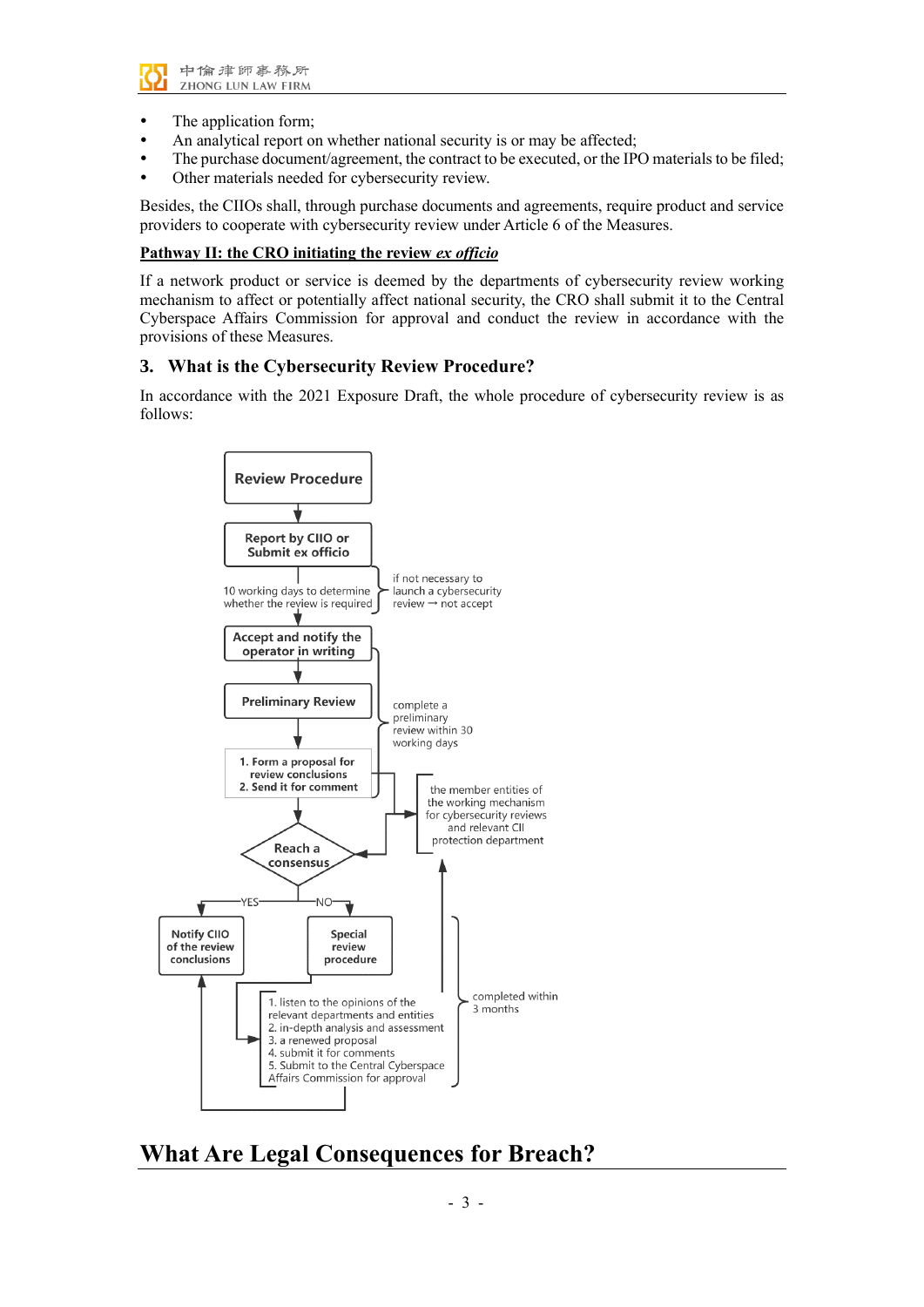

In terms of legal consequences of breaching cybersecurity review obligations, Article 20 of the 2021 Exposure Draft has cited the CSLand the DSLas the basis. According to the CSL, any Cybersecurity Review Target that fails in applying for cybersecurity review or uses any products and services banned in cybersecurity review would be subject to a fine up to 10 times of the price of the procured products or services, and a fine up to CNY 100,000 will be imposed on the responsible person. Besides, competent departments are authorized to order the business entity to cease its use of such products or services.

While according to the DSL, breach of data security obligations may lead to a maximum fine of CNY 10 million in case of severe violations.

In practice, if competent departments believe that a company is not fulfilling its cybersecurity review obligations as a CIIO or a NS Data Processor, they may conduct investigations and assessments immediately and impose various penalties, which depend on the severity of the violation and may include administrative warnings, ordered rectification, and administrative fines. Once cybersecurity review is triggered, regulators may order app stores to remove the apps of such Cybersecurity Review Target or prohibit new user registrations for such apps. For example, under the orders of CAC, one ride-sharing app was removed from all the app stores in China and required to rectify the relevant problems, and new user registrations for other three apps were also suspended.

# **What Should Cybersecurity Review Targets Do in Operation to Meet the Compliance Obligations?**

The 2021 Exposure Draft further enhances cybersecurity and data security supervision on the basis of the CSL and the DSL. The implementation of the measures will pose significant impacts on Cybersecurity Review Targets in China. Therefore, the companies that may be classified as Cybersecurity Review Targets should take these implications into account in daily operations and ramp up security and data protection compliance in order to meet the obligations under the CSL, the DSL and other relevant laws and regulations.

# **1. Procurement Compliance**

Apart from CIIOs and NS Data Processors which are the direct targets of cybersecurity review, suppliers to these Cybersecurity Review Targets, i.e., companies which provide products and services, may also be affected by cybersecurity review. The 2021 Exposure Draft requires that Cybersecurity Review Targets shall, through the procurement documents and agreements, request the suppliers of products and services to cooperate in cybersecurity review, including to commit that it will not illegally acquire user data through products and services, or illegally control or manipulate user's equipment, and will not suspend the supply of products or necessary technical supporting services without reasonable cause. Considering the above, it's recommended that the parties should apply for cybersecurity review before signing the procurement contract, or they should specify in the contract that the contract will be effective only if the products or services pass the cybersecurity review.

# **2. MLPS Requirements**

The system of Multi-level Protection for Cybersecurity ("**MLPS**") was formally established under the CSL. The *Regulations on Multi-level Protection for Cybersecurity (Exposure Draft)* issued by the Ministry of Public Security in 2018 and the series of national standards("**MLPS 2.0**")released thereafter specify detailed rules for the implementation of MLPS, which require the network operators to classify their information and network systems from Level 1 to Level 5 based on the impact on the national security, social order, public interests, the legitimate rights and interests of citizens, legal persons and other organizations if such systems destroyed, lost functions or encountered data leakage. The operators should implement various measures to improve their protection capacity and safeguard the security of their network and information depending on the classification of the systems. More administrative procedures will be imposed if a system is classified as Level 2 or above.